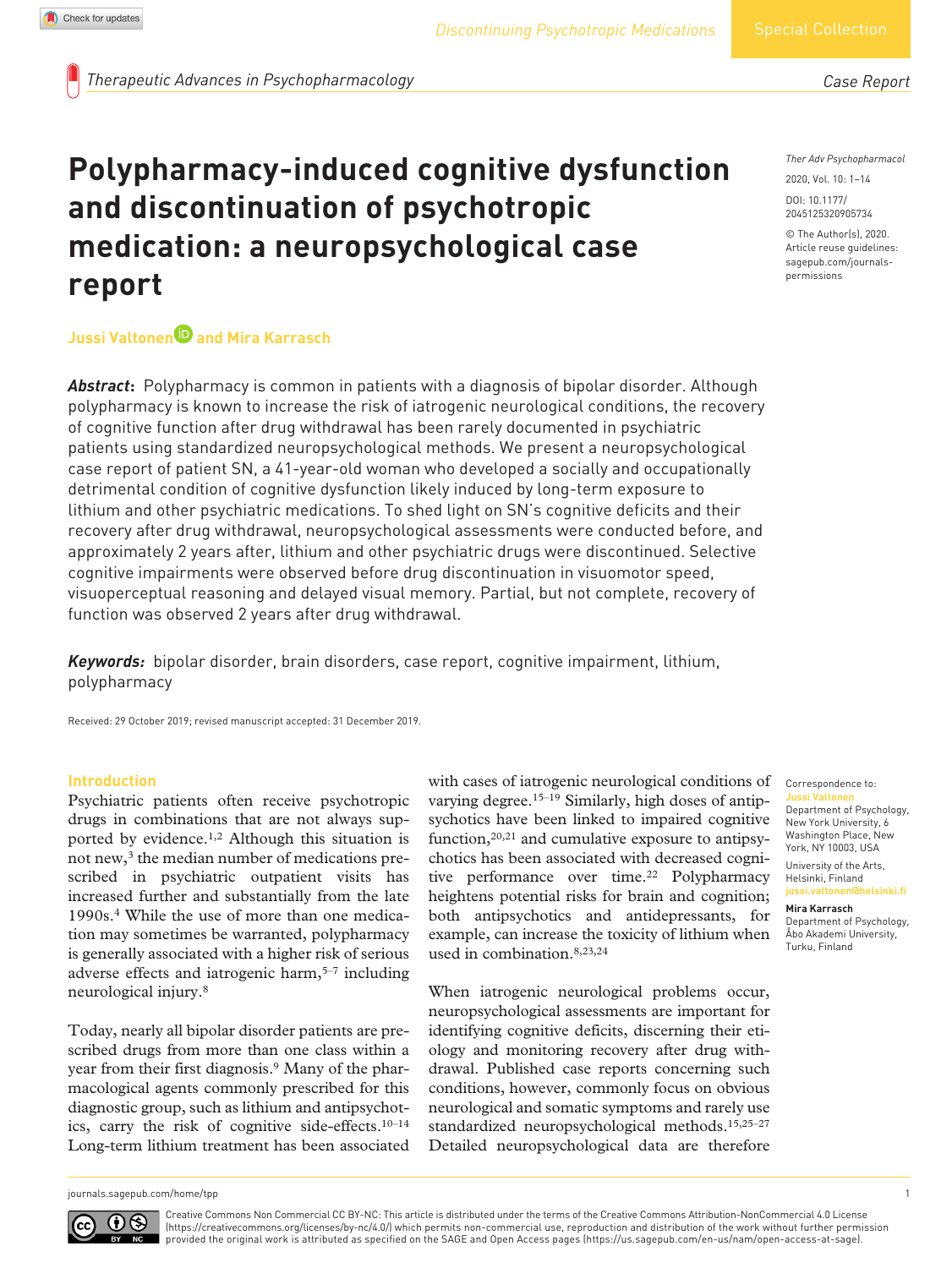mostly lacking, making cases of iatrogenic conditions challenging for clinicians to identify. Evidence suggests that lithium-induced and polypharmacy-related iatrogenic neurological conditions are challenging to identify at their early stages,15,28 and they are frequently misdiagnosed as aphasia,<sup>29,30</sup> Alzheimer's disease,<sup>31</sup> frontotemporal dementia,<sup>32</sup> Parkinson's disease,<sup>33</sup> or other forms of progressive brain disorder.7,34–37

Detailed neuropsychological assessments describing the recovery of cognitive function after drug discontinuation are similarly rare. While severe lithium intoxication has been associated with persistent cognitive defects in cases of profound neurological damage,  $38-41$  discontinuation studies suggest that less severe cognitive deficits can improve when lithium is withdrawn.<sup>42,43</sup> Similarly, the use of antipsychotics can lead to irreversible neurological conditions,<sup>44</sup> but the discontinuation of antipsychotics has been associated with improved cognitive performance in a recent naturalistic study, $45$  although the study design precluded inferences about causal direction.

In this study, we describe a neuropsychological case of cognitive dysfunction and partial recovery of function in a premorbidly cognitively highachieving 41-year-old woman prescribed a combination of psychiatric drugs over the long term. Our patient, SN, suffered from cognitive deficits that emerged gradually several months after the initiation of lithium and several years of long-term treatment with other psychiatric drugs. Although the condition was far less extreme than those described in cases of severe lithium intoxication,38,39 the cognitive impairments disabled her from functioning in her normal occupational and social roles. After lithium and other psychiatric medications were withdrawn, however, she was able to return to work and resume her normal social responsibilities, strongly suggesting that the condition was drug-related.

To shed light on the detailed pattern of cognitive impairment and recovery, we report results from two neuropsychological assessments, conducted immediately before and approximately 2 years after psychiatric polypharmacy was discontinued. Concurrently with lithium, SN had been prescribed citalopram and a low dose of quetiapine, both of which she had taken for years, and zopiclone that she had been prescribed for sleep. She had also been prescribed alprazalone, which she took rarely, and levothyroxine to treat hypothyroidism, a side-effect of lithium.

## **Materials and methods**

## *Case report*

SN is a right-handed woman with a doctoral degree, 41years old at the time of the first neuropsychological evaluation. She was referred for neuropsychological assessment at the Helsinki City Health Center in January 2015 because of self-reported cognitive problems related to memory, visual attention, and speech production that interfered with her ability to carry out her responsibilities at work. She had no history of neurological illness or substance abuse. She had been a high-achieving student throughout her primary and secondary education; she had graduated from high school with an exceptionally high GPA (9.6/10.0) and with the highest possible grades in all six of the tested subjects in the Finnish high school matriculation exam. She had been successfully employed throughout her adult life in several positions in a cognitively demanding occupation. In addition, she completed her PhD while working full time. According to her own report, she had never taken a single day of sick leave from work in her life before.

SN had originally been diagnosed with 'depressive neurosis' (*neurosis depressiva*) as a university undergraduate student in 1994. She saw a psychotherapist for 2 years and was also prescribed a benzodiazepine (alprazolam) and later a tricyclic antidepressant (clomipramine hydrochloride), for concerns related to family and childhood issues and uncertainty about her studies. She was able to continue her studies, and the medications were discontinued. She later underwent two additional periods of psychotherapy, and was started on a selective serotonin reuptake inhibitor (SSRI) antidepressant in 2005 (citalopram 20mg, later 50mg once a day). Her psychiatric complaints had never been severe, however, and never disabled her from working or taking care of her children. Her diagnosis was changed to bipolar disorder in 2008, somewhat surprisingly, considering that she did not have complaints about elevated mood, had never experienced overtly manic symptoms, been hospitalized or had her relationships or work affected by manic symptoms, and a low dose of quetiapine was initiated (25mg once or twice a day) (1). The bipolar diagnosis was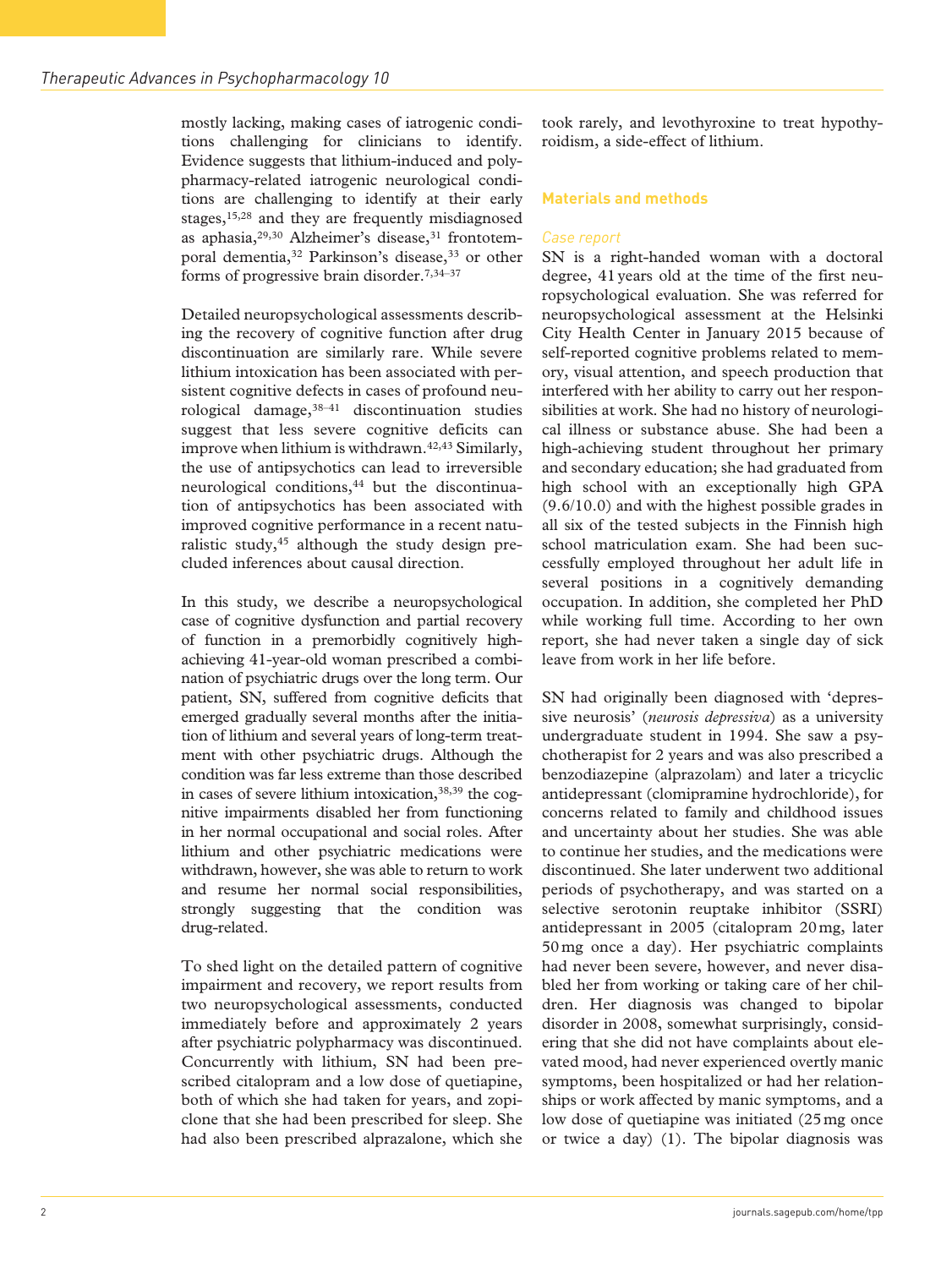made provisionally at the time, and it was likely incorrect. It was removed in 2015 at SN's request.

Lithium was started in August 2013 (lithium carbonate 300mg 3–4 times a day) because of SN's complaints of weight gain from quetiapine. The treating psychiatrist's plan was to substitute lithium for quetiapine, but in practice she was maintained on both (for reasons that are unclear). Before lithium was initiated, SN had never experienced any changes in her cognitive abilities that would have interfered with her ability to work. Gradually during the spring of 2014, about 4–8months after lithium had been initiated, however, both SN and her partner became concerned of a decline in SN's everyday cognitive performance characterized by forgetfulness, problems in concentrating, visual attention, and using numbers. SN had been on leave from work to pursue a research project, but became unable to work due to her experienced cognitive problems. The problems continued when she returned to her regular occupation, where, in sharp contrast to her consistently reliable prior performance, she started missing agreed appointments and failed to carry out many of her responsibilities. SN's partner had to take responsibility of her financial affairs, because she was no longer able to use the online banking system, despite having used it for years. Both SN and her partner were concerned that her problems were signs of dementia or other neurological disease, as SN had not experienced any mood-related or psychiatric problems in a long time, and SN's partner alerted her to seek medical help.

After her first complaints of fatigue, sluggishness, and memory problems, laboratory tests in October 2014 revealed a thyroid-stimulating hormone (TSH) level of 9.83. She was diagnosed with hypothyroidism, a common side effect of lithium, and started on levothyroxine (0.05– 0.1mg once a day). By December, her test results had returned to the normal range (TSH 0.039; T4-V 14; TPOAb>33). However, her cognitive problems persisted. She had to take sick leave from work, and she was referred for a neuropsychological evaluation.

The first neuropsychological assessment was conducted in January 2015, after lithium had been administered for 17months and SN was still maintained on all psychiatric drugs. Her hypothyroidism, however, had already been treated successfully and her laboratory results had returned to normal levels. SN presented neither with any mood-related symptoms nor overt signs of neurological disease. She subjectively reported problems in speech production, using numbers, and remembering everyday appointments, to the extent that her partner had had to take increasing responsibility for their children's daily routines. SN reported that even cognitively trivial tasks such as using a weekly planner had become challenging.

A neurological examination in April 2015 found no indication of progressive neurological disease or signs of gross cognitive impairment (MMSE 30/30). According to the radiologist's report, an MRI examination showed normal findings with no signs of cerebellar, hippocampal or other changes, or of tissue loss. Laboratory tests of liver and thyroid function were in the normal range (ALT 69; GGT 36; T4-V 14; TSH 0.014). SN received a diagnosis of *F06.7, mild cognitive disorder / a dysfunction of memory and cognitive processing.*

As no other etiological factors were readily available, and no accidents, injuries, or other abrupt changes had occurred that could have provided an explanation for the cognitive problems, it seemed likely that SN's cognitive problems could be related to one or more of the psychiatric drugs she had been prescribed. Lithium was considered a likely suspect, as the cognitive problems had appeared gradually within about 6months after lithium treatment was begun. A psychogenetic etiology seemed unlikely, as the latest instance of difficulties in SN's life had occurred 6years prior to the current evaluation, but the cognitive problems, in contrast, had appeared only recently and fairly abruptly. Not only were any indications of abnormal fluctuations in mood lacking, but her bipolar diagnosis was also likely incorrect and removed altogether retrospectively.

During the first neuropsychological evaluation, SN was taking, concurrently with lithium, an antidepressant (citalopram 20mg once a day) and a low dose of quetiapine (25–50mg once a day; well below the recommended level for bipolar disorder).46 In addition, she had been prescribed zopiclone and alprazolam for problems with sleep and to be taken only when needed (7.5mg and 0.5mg once a day, respectively; the latter she rarely took).

Lithium was tapered off over a period of 4 weeks after the first neuropsychological assessment in February 2015. After lithium had been withdrawn, all SN's other psychiatric medications were also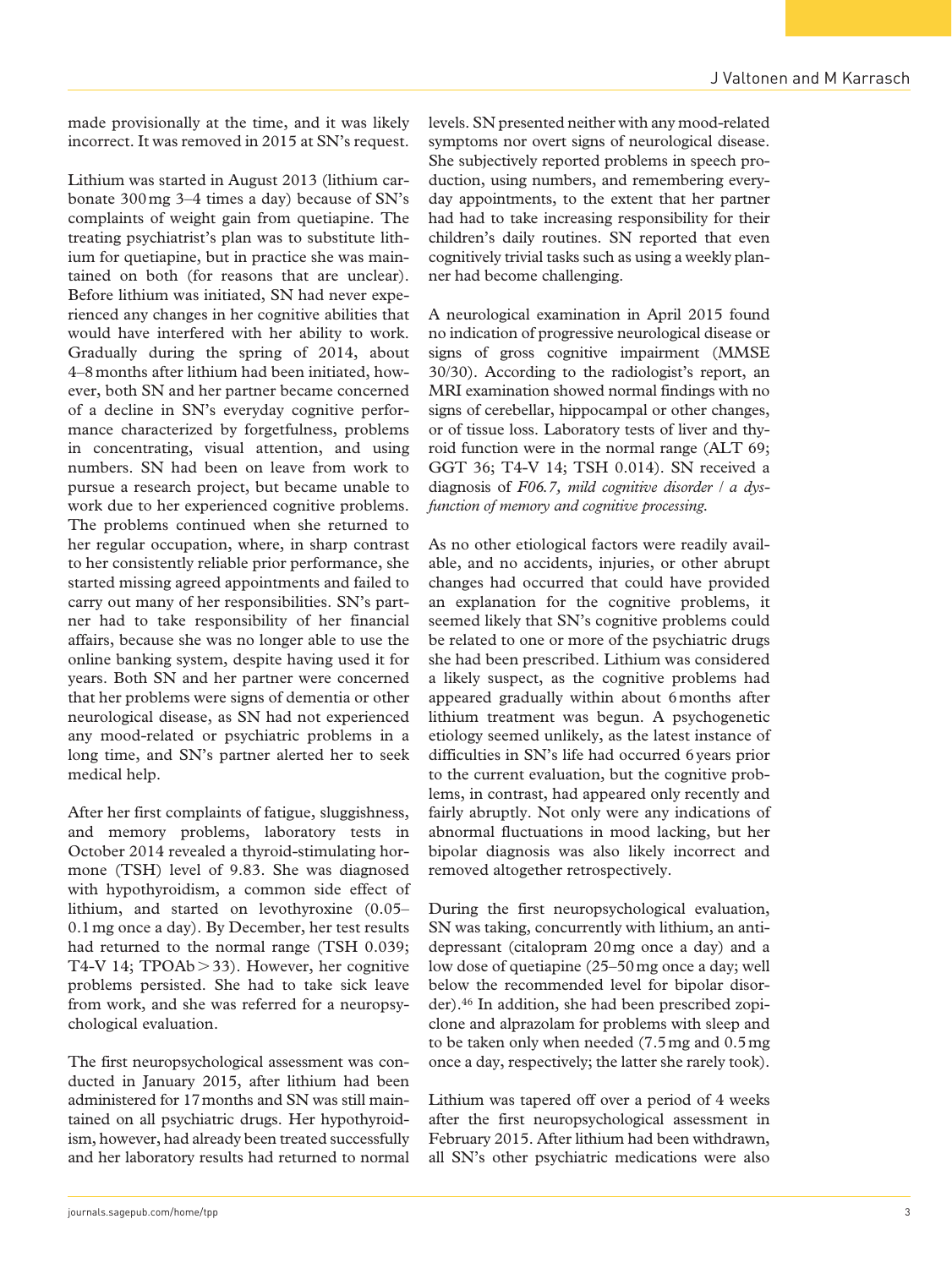tapered off during February and March 2015 at her own request because she felt that she had had no psychiatric complaints in years apart from everyday life challenges. The tapering of the drugs was conducted under the supervision of a psychiatric outpatient clinic, where the process was begun by one psychiatrist and continued later by others (depending on who was available). In the beginning of the process, SN was given telephone appointments with a psychiatrist within 6–8days after each dose reduction to monitor their effects.

When the tapering of lithium began, the dose (which had already been reduced once after the first testing) was reduced from 2.5 300-mg tablets once a day to two tablets a day. Six days later, the dose was reduced to one 300-mg tablet a day; 8 days after this to 150mg once a day; and finally discontinued 14days after this. The tapering of citalopram and zopiclone was begun when SN was still taking 150mg of lithium. The citalopram dosage was halved every week (from 20mg to 10mg to 5mg) and then discontinued. The zopiclone dose was first halved from 7.5 to 3.75mg and then, 7days after this reduction, further reduced from daily administration to once every 2days and then discontinued 7 days later. Quetiapine was discontinued last. Three weeks after lithium, citalopram, and zopiclone had been withdrawn, SN called the outpatient clinic reporting problems of insomnia and waking up at night with restless, painful feelings in her legs and having to get up and walk around, occasionally for hours. She was prescribed melatonin to help with sleep.

After lithium, citalopram, and zopiclone had been withdrawn, SN initially reported feeling more energetic but felt that the memory and other cognitive impairments still persisted. It was only after several weeks or months that she felt that her memory problems considerably improved. She described the improvement as if a 'curtain of blur' had been removed cognitively. Levothyroxine was gradually decreased, and, in March 2015, SN was euthyroid  $(TSH = 0.014; T4-V = 14)$ , and levothyroxine was discontinued.

The second neuropsychological assessment was conducted in 2017, 23–29months after psychiatric drugs were withdrawn. While no evidencebased criteria are available, to our knowledge, for defining an unambiguously optimal time point for follow-up testing under these circumstances, it was considered important that the interval after drug withdrawal be sufficiently long both to allow adequate time for potential recovery of cognitive function and also to rule out the possibility that any improvements could be explained by practice effects alone. By the time of the second assessment, SN had fully resumed her normal roles in both her professional and personal life, and reported no problems in mood outside of the everyday range (despite having divorced her partner during this time). Subjectively she felt that her cognition had improved significantly. For practical reasons related to SN's availability, the assessment was conducted in three sessions in February (WAIS-IV), March (Trail Making, Symbol Search and Coding from WAIS-IV) and August (WMS-III; tapping; Matrices (2) from WAIS-IV).

Both assessments were conducted in SN's native language, Finnish, by the first author. SN gave informed consent to participate in the study and to allow her medical data to be published in anonymized form. The study was carried out in accordance with the Declaration of Helsinki and was approved by the Ethics Committee of the Hospital District of Helsinki and Uusimaa and the Helsinki University Hospital.

## *Neuropsychological assessment*

General intellectual abilities and memory function were assessed using the Finnish versions of the Wechsler Adult Intelligence Scale<sup>47</sup> (WAIS-IV; for administered subtests see Table 1) and the Wechsler Memory Scale<sup>48</sup> (WMS-III). Attention and executive function were assessed using the Trail Making Test<sup>49</sup> (TMT); the Mental Control subtest from the WSM-III; and the phonemic and categorical verbal fluency tasks. Motor function was assessed with the Finger Tapping Test.50 At first evaluation, visuoconstructive function and visual memory were assessed using the Rey-Osterrieth Complex Figure Test,<sup>51,52</sup> and with direct copies of line drawings of threedimensional shapes of a cube, a pyramid, and a Greek cross. Visuoconstructive abilities and judgment of line orientation were assessed using clock faces with and without hands, and asking SN to identify presented times of the day and to draw the hands indicating specified times.

On tests for which Finnish norms are not available, international norms were used (3). Test results (Rey Complex Figure; Similarities, Vocabulary, Information; Logical Memory I and II; Visual Reproduction I and II) were scored independently by the two authors, one of whom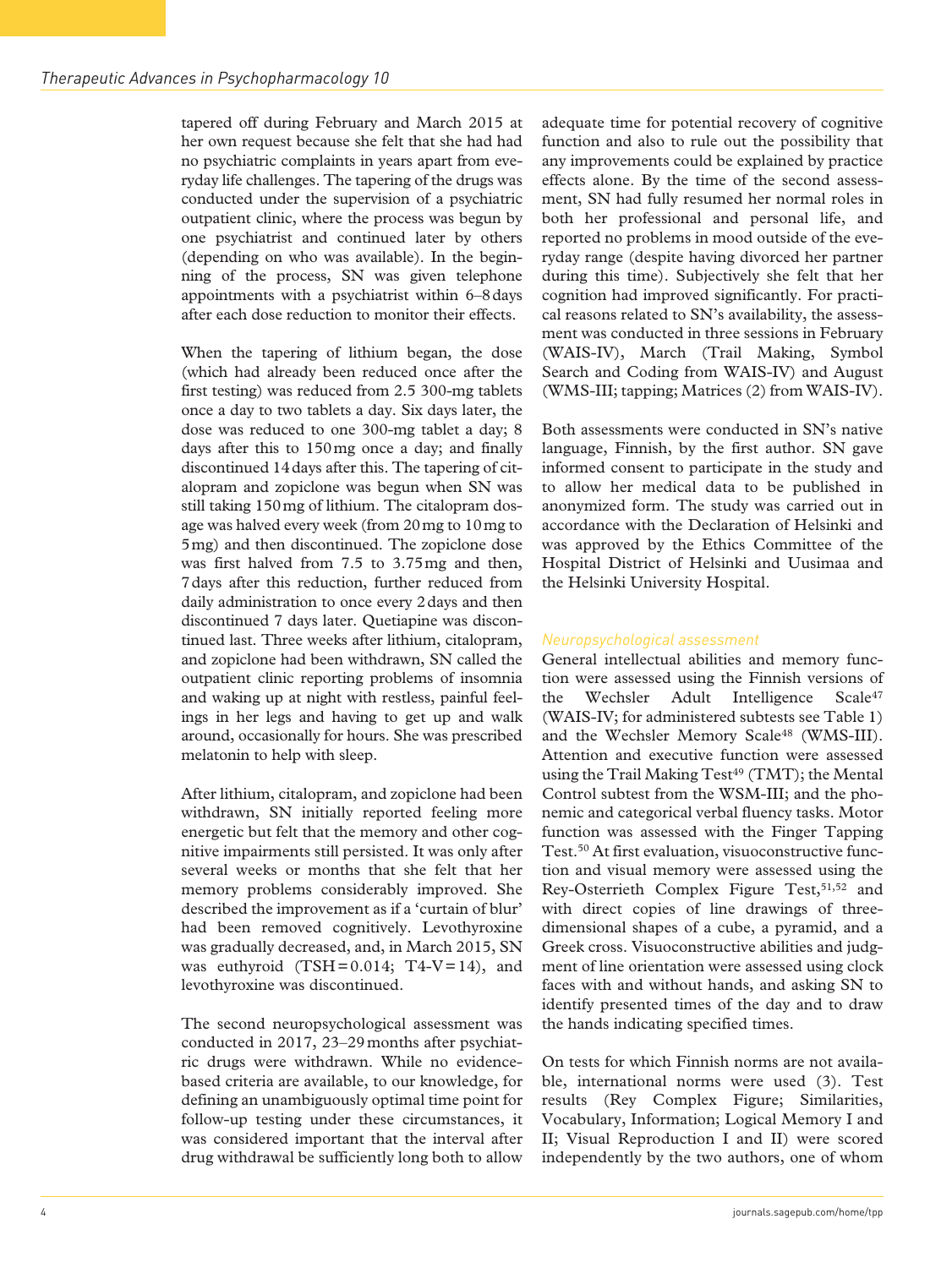**Table 1.** SN's neuropsychological test results immediately before and 23–29months after psychiatric medications were discontinued.

|                             | <b>First assessment (drugs)</b><br>maintained) |                     | Second assessment (23-29 months)<br>after withdrawal) |                   |  |
|-----------------------------|------------------------------------------------|---------------------|-------------------------------------------------------|-------------------|--|
|                             | <b>Score</b>                                   | <b>Percentile</b>   | <b>Score</b>                                          | <b>Percentile</b> |  |
| WAIS-IV indexes             |                                                |                     |                                                       |                   |  |
| Verbal comprehension        | 132                                            | 98                  | 137                                                   | 99                |  |
| Perceptual reasoning        | 104                                            | 61                  | 116                                                   | 87                |  |
| Working memory              | 120                                            | 92                  | 126                                                   | 96                |  |
| Processing speed            | 92                                             | 33                  | 106                                                   | 68                |  |
| Full scale <sup>a</sup>     | 117                                            | 88                  | 129                                                   | 97                |  |
| WAIS-IV subtests            |                                                |                     |                                                       |                   |  |
| <b>Similarities</b>         | 12                                             | $25 - 75$           | 13                                                    | $75 - 91$         |  |
| Vocabulary                  | 19                                             | $\geqslant$ 98      | 17                                                    | $\geqslant$ 98    |  |
| Information                 | 15                                             | $91 - 98$           | 16                                                    | $91 - 98$         |  |
| Block design                | 11                                             | $25 - 75$           | 12                                                    | $25 - 75$         |  |
| <b>Visual puzzles</b>       | 10                                             | $25 - 75$           | 13                                                    | $75 - 91$         |  |
| Arithmetic                  | 12                                             | $25 - 75$           | 12                                                    | $25 - 75$         |  |
| Digit span                  | 15                                             | $91 - 98$           | 17                                                    | $\geqslant$ 98    |  |
| Coding                      | $\overline{7}$                                 | $9 - 25$            | 12                                                    | $25 - 75$         |  |
| Symbol search               | 10                                             | $25 - 75$           | 10                                                    | $25 - 75$         |  |
| WMS-III indexes             |                                                |                     |                                                       |                   |  |
| Auditory immediate          | 139                                            | 99.5                | 142                                                   | 99.7              |  |
| Visual immediate            | 115                                            | 89                  | 124                                                   | 97                |  |
| Immediate memory            | 131                                            | 99                  | 138                                                   | 99.5              |  |
| Auditory delayed            | 127                                            | 99                  | 127                                                   | 99                |  |
| Visual delayed              | 112                                            | 82                  | 137                                                   | 99.5              |  |
| General memory              | 130                                            | 99                  | 141                                                   | 99.9              |  |
| <b>WMS-III subtests</b>     |                                                |                     |                                                       |                   |  |
| Logical memory I            | 16                                             | $91 - 98$           | 17                                                    | $\geqslant$ 98    |  |
| Logical memory II           | 15                                             | $91 - 98$           | 15                                                    | $91 - 98$         |  |
| Verbal paired associates I  | 17                                             | ≥98 (ceiling)       | 17 (ceiling)                                          | $\geqslant$ 98    |  |
| Verbal paired associates II | 14                                             | $\geq 75$ (ceiling) | 14 (ceiling)                                          | $\geq 75$         |  |
| Word list I                 | 15                                             | $91 - 98$           | 16                                                    | $91 - 98$         |  |
| Word list II                | 15                                             | $91 - 98$           | 17                                                    | $\geqslant$ 98    |  |

*(Continued)*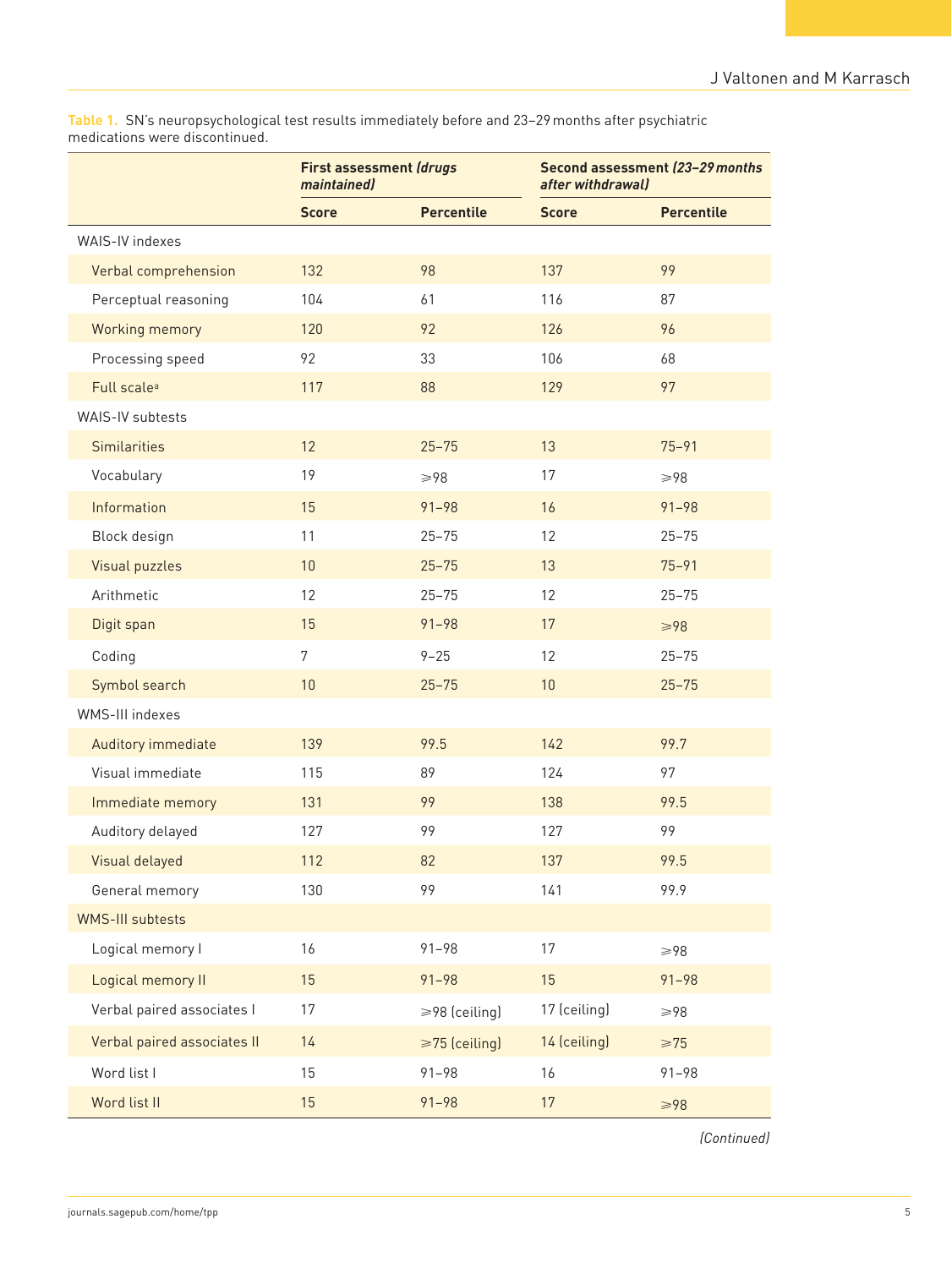## *Therapeutic Advances in Psychopharmacology 10*

| Table 1. (Continued)                        |                 |                                |                  |                                                      |  |  |
|---------------------------------------------|-----------------|--------------------------------|------------------|------------------------------------------------------|--|--|
|                                             | maintained)     | <b>First assessment (drugs</b> |                  | Second assessment (23-29 months<br>after withdrawal) |  |  |
|                                             | <b>Score</b>    | <b>Percentile</b>              | <b>Score</b>     | <b>Percentile</b>                                    |  |  |
| Faces I                                     | 14              | $75 - 91$                      | 17               | $\geqslant$ 98                                       |  |  |
| <b>Faces II</b>                             | 14              | $75 - 91$                      | 18               | $\geqslant$ 98                                       |  |  |
| Family pictures I                           | 11              | $25 - 75$                      | 11               | $25 - 75$                                            |  |  |
| Family pictures II                          | 10              | $25 - 75$                      | 11               | $25 - 75$                                            |  |  |
| Visual reproduction I                       | 17              | $\geqslant$ 98                 | 13               | $75 - 91$                                            |  |  |
| Visual reproduction II                      | $7\overline{ }$ | $9 - 25$                       | 11               | $25 - 75$                                            |  |  |
| Mental control                              | 12              | $25 - 75$                      | 15               | $91 - 98$                                            |  |  |
| <b>TMT</b>                                  |                 |                                |                  |                                                      |  |  |
| TM A                                        | 30              | 70                             | 19               | >99                                                  |  |  |
| TM <sub>B</sub>                             | 62              | 90                             | 43               | >99                                                  |  |  |
| TM B-A                                      | 32              | 90                             | 24               | >99                                                  |  |  |
| TM B/A                                      | 207             | 80                             | 226              | 70                                                   |  |  |
| Finger tapping (10s, mean 3 trials)         |                 |                                |                  |                                                      |  |  |
| <b>Right hand</b>                           | 46              | normal range                   | 48               | normal range                                         |  |  |
| Left hand                                   | 37              | normal range                   | 43               | normal range                                         |  |  |
| Verbal fluency (60s)                        |                 |                                |                  |                                                      |  |  |
| Phonemic ('k')                              | 21              | >90                            | n/a <sup>c</sup> | n/a                                                  |  |  |
| Phonemic ('s')                              | 21              | >90                            | n/a              | n/a                                                  |  |  |
| Semantic (animals)                          | 31              | >90                            | n/a              | n/a                                                  |  |  |
| Line drawings, direct copy                  | 3/3             | not impaired                   | n/a              | n/a                                                  |  |  |
| Rey-Osterrieth Complex Figure               |                 |                                |                  |                                                      |  |  |
| Direct copy                                 | 35/36           | 90                             | n/a              | n/a                                                  |  |  |
| From memory, immediate                      | 20/36           | $5 - 10$                       | n/a              | n/a                                                  |  |  |
| From memory, delayed<br>$(85 \text{min})$ b | 17.5/36         | $5 - 10$                       | n/a              | n/a                                                  |  |  |
| Clock hands and faces                       |                 |                                |                  |                                                      |  |  |
| <b>Clock hands</b>                          | 8/8             | not impaired                   | n/a              | n/a                                                  |  |  |
| Clock faces                                 | 8/8             | not impaired                   | n/a              | n/a                                                  |  |  |

aFull-scale IQ estimated as instructed in the manual, by calculating the means for each index and substituting the subtest average for subtests that were not administered.

bThe published norms for delayed recall are for a 30-min delay.

cNot administered.

IQ, intelligence quotient; TMT, Trail Making Test; WAIS-IV, Wechsler Adult Intelligence Scale; WMS-III, Wechsler Memory Scale.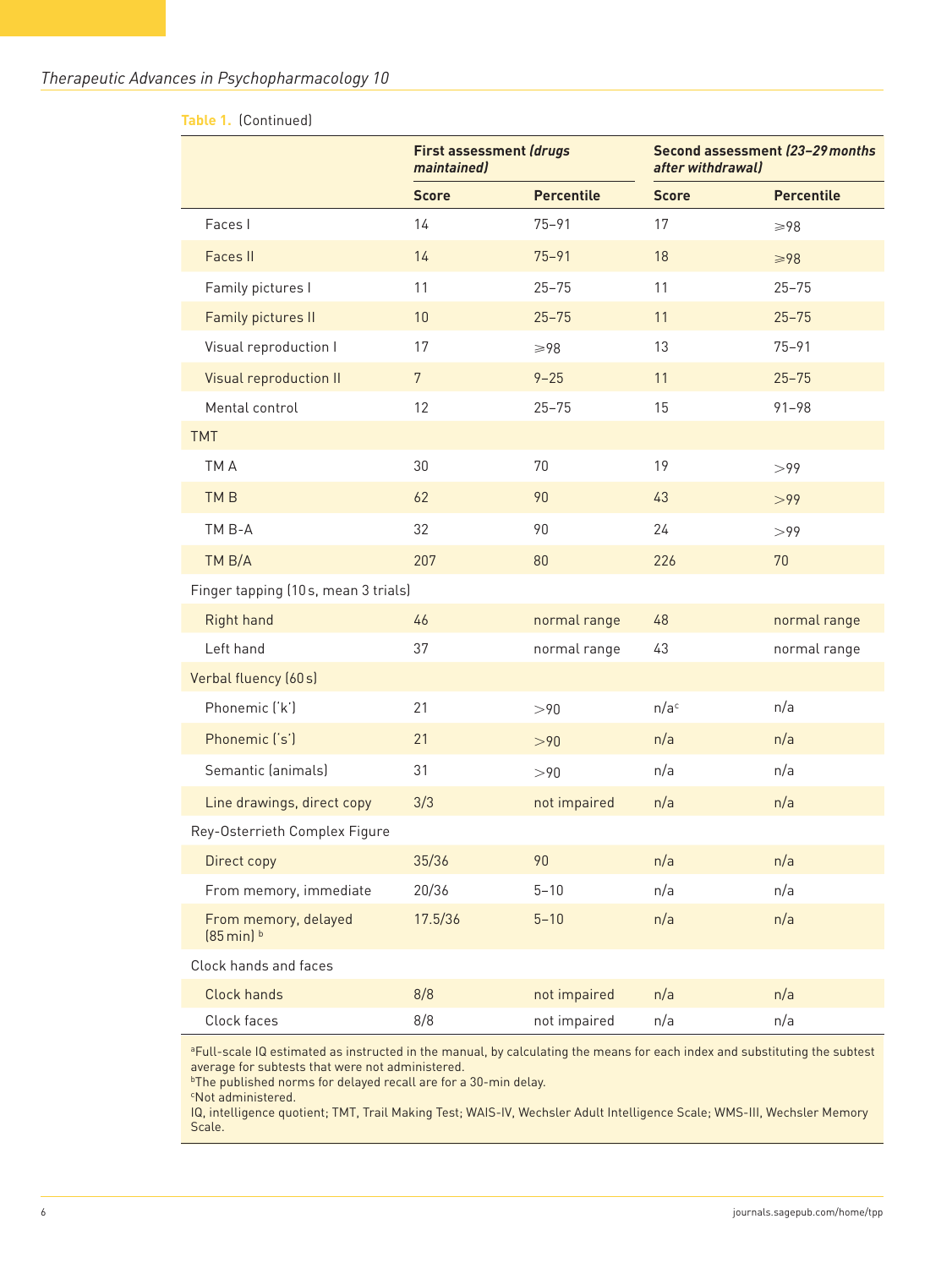|                         |                               | <b>First assessment</b> |                                 | <b>Second assessment</b>               |                   |                                 |                                        |
|-------------------------|-------------------------------|-------------------------|---------------------------------|----------------------------------------|-------------------|---------------------------------|----------------------------------------|
|                         | <b>Critical</b><br>value 0.05 | <b>Difference</b>       | <b>Base rate</b><br>full sample | <b>Base rate</b><br>reference<br>group | <b>Difference</b> | <b>Base rate</b><br>full sample | <b>Base rate</b><br>reference<br>group |
| <b>VCI-PRI</b>          | 16.89                         | 28 <sup>a</sup>         | 2.6                             | 0.0                                    | 16                | 15.5                            | 8.7                                    |
| <b>VCI-WMI</b>          | 16.64                         | 12                      | 24.0                            | 21.7                                   | $\overline{6}$    | 35.8                            | 30.4                                   |
| VCI-PSI                 | 16.89                         | 40 <sup>a</sup>         | 1.5                             | 0.0                                    | 26 <sup>a</sup>   | 9.0                             | 10.1                                   |
| PRI-WMI                 | 14.71                         | $-16a$                  | 15.9                            | 14.5                                   | $-10$             | 28.1                            | 24.6                                   |
| PRI-PSI                 | 15.00                         | 12                      | 24.4                            | 31.9                                   | 10                | 28.4                            | 37.7                                   |
| <b>WMI-PSI</b>          | 14.71                         | 28 <sup>a</sup>         | 6.0                             | 8.7                                    | 20 <sup>a</sup>   | 11.5                            | 17.4                                   |
| Digit span - arithmetic | 2.61                          | 3 <sup>a</sup>          | 19.8                            |                                        | 5 <sup>a</sup>    | 6.1                             |                                        |
| Symbol search - coding  | 2.54                          | 3 <sup>a</sup>          | 15.3                            |                                        | $-2$              | 27.3                            |                                        |

**Table 2.** Index and subtest level discrepancy comparisons on the WAIS-IV.

aIndicates a statistically significant difference at the 0.05 level. Base rates indicate cumulative percentages in the full Finnish standardization sample and in the reference group (FSIQ > 120).

FSIQ, full-scale intelligence quotient; PRI perceptual reasoning index; PSI, processing speed index; WAIS-IV, Wechsler Adult Intelligence Scale; WMI, working memory index; VCI, verbal comprehension index.

was blind to time of assessment. The blinding was conducted separately for each subtest to prevent the blind from breaking unintentionally. Because the original testing session had not been recorded, the second rater scored SN's responses on verbal tasks on the basis of the first rater's notes. While particular care had been taken to make detailed notes of SN's verbatim responses, the second rater's scorings of SN's performance on verbal tasks were thus not entirely independent of the first rater. Mean inter-rater agreement ranged between 0.96 and 1 at the subtest level (e.g. vocabulary in WAIS-IV at first assessment) and from 0.88 to 1 for individual test items (e.g. figure A in the VR I subtest at first assessment). All discrepancies were resolved between the two coders, and the resolved scorings were used for analyses.

#### **Results**

#### *First assessment*

The first neuropsychological assessment showed that SN's overall intellectual ability was in the above-average range [full-scale intelligence quotient  $(FSIQ) = 117$ , with particularly high scores in verbal comprehension (see Table 1). No impairments were observed in speech production, language comprehension, basic motor or visuoconstructive function. Her performance was well below the expected level for estimated premorbid abilities in several other cognitive domains, however. As shown in Tables 1 and 2, SN's visuomotor abilities were unexpectedly slow and her perceptual reasoning unexpectedly low relative to her high levels of academic and professional achievement and verbal abilities.

While SN's verbal memory was not impaired, her visual memory scores were lower than expected, especially when recall was delayed (see Table 1). Consistent with this pattern, she scored in the impaired range on the Rey-Osterrieth Complex Figure task when drawing from memory, but her performance was intact on the direct copy task. Together, these results suggest a selective impairment in visual memory, especially when recall was delayed rather than immediate.

Thus, relative to SN's otherwise intact cognitive abilities, and to her background of high academic and professional achievement, her performance was slowed in visuomotor processing, and well below the expected level in perceptual reasoning and delayed visual memory. While her cognitive profile may not have been premorbidly uniform across all domains, the degree of discrepancy, together with her background, suggests a pattern of acquired and selective deficits.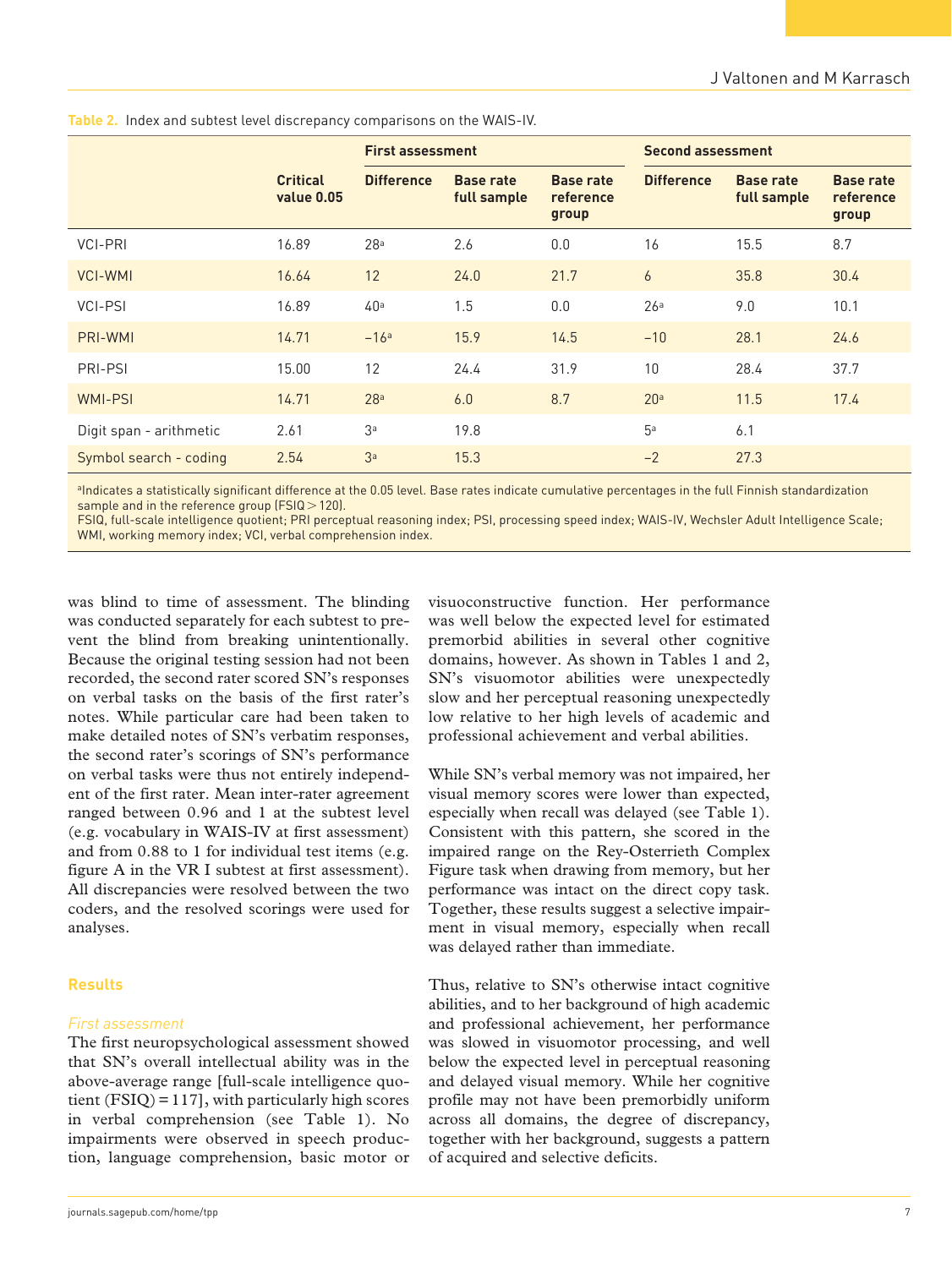#### *Second assessment*

At second assessment, SN's cognitive performance had noticeably improved across several domains (see Tables 1 and 2). The greatest improvements were seen in visuomotor speed and perceptual reasoning, the functions that had previously shown the greatest degree of impairment.

Importantly, these changes were greater than those typically seen because of practice effects. Average practice effects range typically from onehalf to one-third of a standard deviation on the WAIS-IV.<sup>53,54</sup> SN's scores on the processing speed index (PSI), perceptual reasoning index (PRI), and working memory index (WMI) increased by 14, 12 and 6points, improvements 150, 170 and 200% greater, respectively, than average practice effects in healthy participants in her age group over a 5-week test–retest interval. Her improvement on the Coding subtest, for example, was 400% greater relative to healthy adults in her age group over a 5-week test–retest interval, despite a much longer test–retest interval.

SN's memory performance also improved in the domains with below-expected scores at first assessment. While the improvement in visual immediate memory (as assessed by the Visual Immediate Memory Index) is probably not sufficiently large to reflect a meaningful change, the change in visual delayed memory very likely is: the observed change on the Visual Delayed Memory Index is greater than the 90% confidence interval for measurement error in all of the three clinical groups for which Iverson provided estimates,<sup>53</sup> suggesting that the difference likely reflects real and meaningful improvement.

Despite these improvements, subtest scores suggest that SN's visual memory did not recover to the expected premorbid level. Relative to the mean scaled score (=15) for the eight administered primary subtests, SN's scaled scores were still unusually low on the FP I and II subtests ( $p < 0.05$  and  $p < 0.01$ , respectively).55 The difference between the mean scaled score and her VR II score was also equally large, suggesting that the level of performance was abnormally low also on this subtest (4). Together, these results suggest that SN's delayed visual memory was still below expected at second assessment.

#### **Discussion**

We presented a case of cognitive dysfunction that developed during long-term polypharmacy in a patient who had received a bipolar disorder diagnosis. Our patient, SN, a 41-year-old woman with a doctoral degree and a successful professional career, gradually became forgetful, visually distractible, and unable to function in her normal occupational and social roles after taking lithium for several months at a commonly used dosage, in combination with other psychiatric drugs she had taken as prescribed for years.

The first neuropsychological assessment, conducted when SN was still maintained on all psychiatric drugs, showed that SN's performance was well below the expected level in tasks requiring visuomotor speed, visual processing, and delayed visual memory. In contrast, her verbal intellectual abilities and verbal memory were largely intact, with performance at above-average or ceiling levels. The second evaluation, conducted 23–29 months after psychiatric medications were withdrawn, showed that the cognitive deficits had improved substantially, albeit not completely. Importantly, SN was able to return to work and resume her normal social functions soon after the discontinuation of her psychiatric drugs, providing an important reallife outcome reference for the neuropsychological test results.

SN's cognitive difficulties emerged over a period of several months after lithium was initiated, strongly suggesting lithium as the likely primary etiological factor. This possibility is further supported by experimental evidence demonstrating that lithium impairs performance in several cognitive domains, including visuomotor speed and visual memory.11,12,42,43,56 Contrary to common views in psychiatry,23 our case shows that conditions of cognitive impairment involving lithium do not necessarily occur in the context of full-on intoxication. It is, however, an open question whether SN's condition was caused by lithium alone or by a combination of lithium and other drugs. In addition to lithium and antipsychotics, benzodiazepines<sup>57</sup> and zopiclone<sup>58</sup> are also known to affect cognition.

While neuropsychological indices of visuomotor processing speed and visual memory are generally sensitive to various forms of organic brain disorder,59 the findings are congruous with studies reporting associations between long-term lithium treatment and impaired visual cognition and memory in psychiatric patients.10,60–64 SN experienced significant problems in her social and occupational life, which is consistent with evidence associating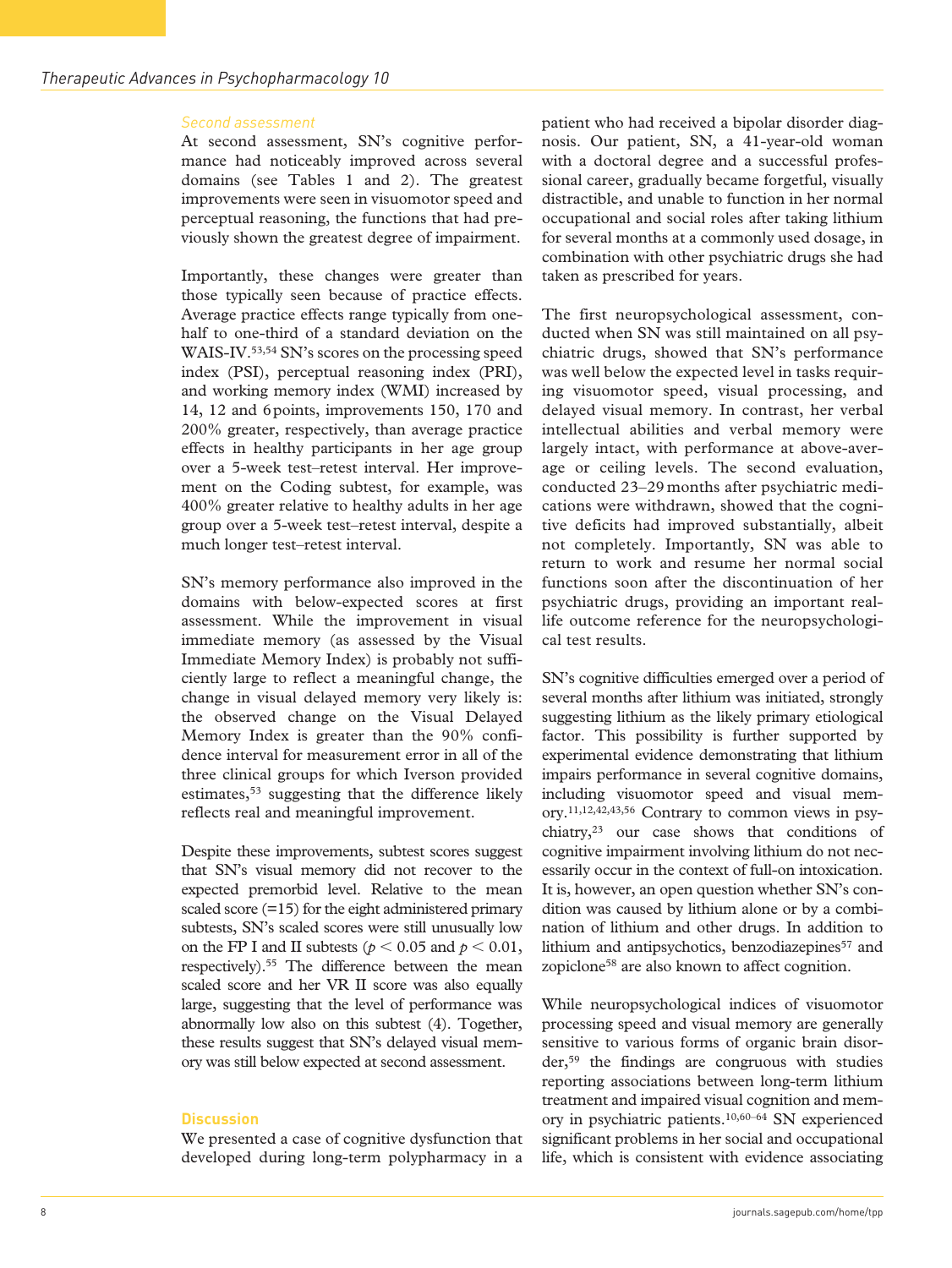neuropsychological impairment with poorer psychosocial functioning in bipolar disorder.65,66

Our case demonstrates that psychiatric polypharmacy can be associated with patterns of domain-specific cognitive dysfunction, and that cognitive abilities can recover, at least in part, after psychiatric drugs are discontinued. That SN was able to return to work and resume her normal social roles after psychiatric drugs were withdrawn suggests, together with her improved neuropsychological testing results, that further research into the cognitive benefits of deprescribing is warranted in psychiatry. In SN's case, the benefits of discontinuing the psychiatric treatments certainly outweighed the harms.

Despite recommendations for moving toward more evidence-based prescribing,<sup>3,67</sup> patients with a bipolar diagnosis are commonly prescribed combinations of psychiatric drugs, often against recommendations and scientific evidence.<sup>9,68</sup> Evidence indicates that the use of psychiatric polypharmacy is frequently influenced by factors other than a careful consideration of evidence regarding benefits and harms.<sup>69</sup> Evidence also suggests that a vast number of patients receive a bipolar diagnosis when it is not appropriate, $70$ which was likely true in SN's case also. Recent initiatives have underscored the potential advantages of deprescribing, $6,71$  and of avoiding overtreatment and overdiagnosis.49 In light of our case, these efforts seem recommendable.

More specifically, our case calls into question whether the risks of cognitive impairment are adequately recognized in the treatment of patients with a bipolar diagnosis. SN's case is at odds with clinical practice guidelines that maintain that the risk of cognitive impairment is trivial.23 In contrast, the case supports the opposite recommendation that patients undergoing lithium treatment be carefully monitored for signs of cognitive impairment even at commonly used dosages, a position taken by some, but not all, guidelines.72 Future studies could perhaps shed further light on the risks of impairment by including results of drug plasma concentration in combination with tests of cognitive function.

The number of drugs is generally the single best predictor of adverse events.<sup>6</sup> If neurological problems in psychiatric patients emerge, however, the problems are often attributed to the psychiatric illness. Clinical practice guidelines in psychiatry commonly conjecture that the cognitive problems that many bipolar patients experience 'may be a quasi-toxic consequence of the intensity of the illness course,' rather than a potential risk of the psychopharmacological treatments often prescribed in combinations.<sup>46</sup> Conditions of subacute cognitive dysfunction may thus remain undetected, unreported, and misdiagnosed even if patients do recognize them and bring them up.

As in several other documented cases involving lithium (in combination or in the absence of other psychopharmacological agents), SN's condition developed gradually over months of exposure at a recommended dosage, went unnoticed at first, and was repeatedly clinically misinterpreted. The psychiatrist who had initiated the treatment, the clinical team to whom SN was referred, and the neurologist who examined her all failed to suspect that SN's difficulties were related to her psychiatric medication. SN had not been informed of the risk of adverse cognitive effects when consenting to treatment, and she did not know to associate the subjective feelings of cognitive slowing to the medication, although the experience is common among patients and healthy subjects taking lithium.73 Her case is unfortunately not an isolated incident: in one previous case, three neurologists and a neuropsychologist all similarly misdiagnosed the patient's cognitive impairment until lithium was withdrawn coincidentally and the patient improved.34 In yet a third case, the patient suffered from a debilitating lithiuminduced cognitive impairment for 2 years because the deficits were misdiagnosed as dementia.37 The condition resolved after the drug was withdrawn, as in SN's case.

More generally, our case underscores the need for more rigorous research efforts to understand the effects of psychiatric drugs and their discontinuation on brain and cognition especially over the long term. In the case of lithium, a large part of the published research speaks to its short-term cognitive effects only. Longer-term studies, in contrast, are few and frequently suffer from methodological problems.10,56 Thus, there is a need for rigorously designed studies that can take the possibility of individual variability and heterogeneous outcomes into consideration, in addition to the need for a better understanding of the benefits and risks of psychiatric drug discontinuation in general.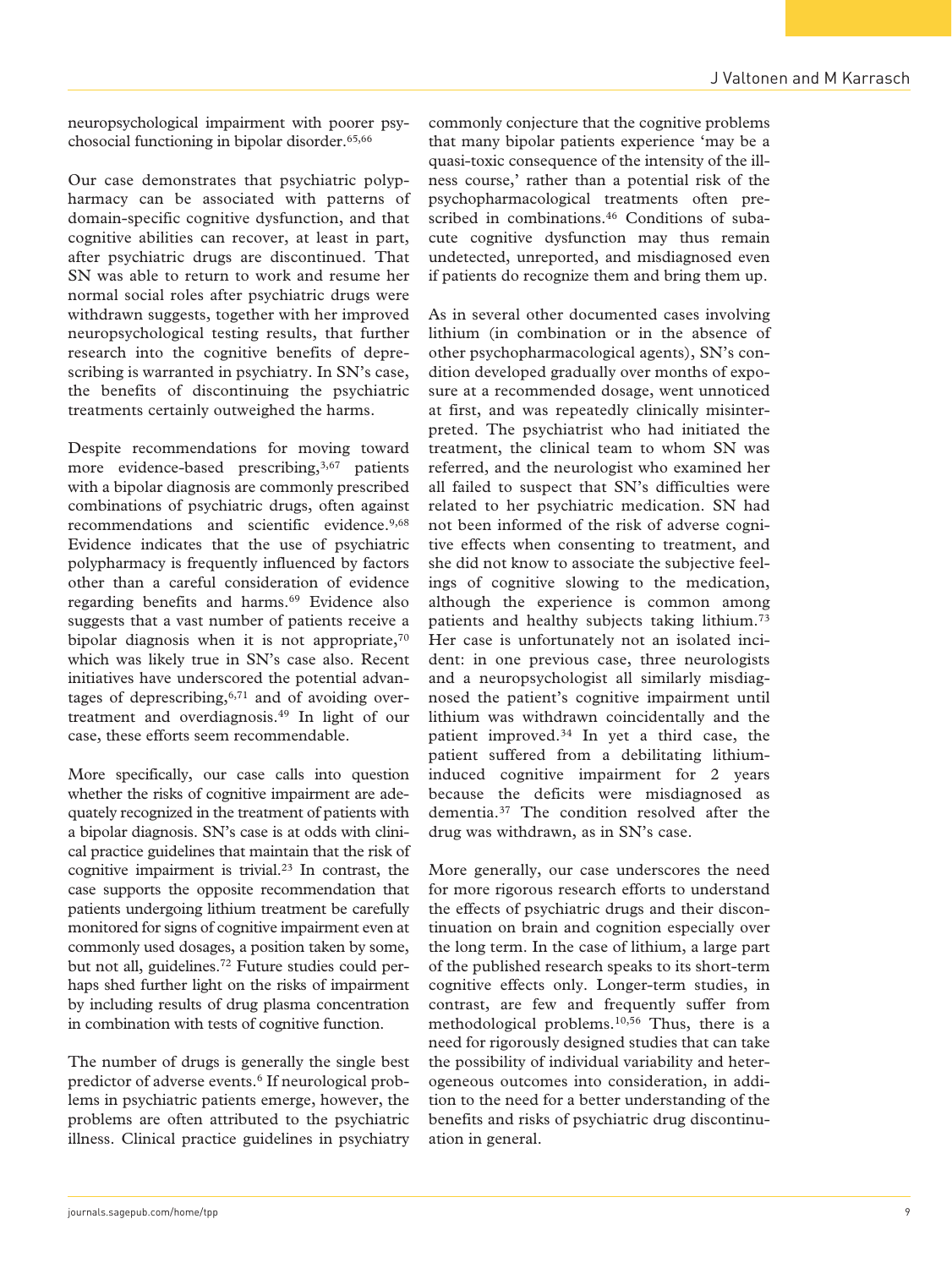#### **Patient perspective**

*SN describes her experience*:

'A sudden decline in cognitive performance is a lifeshattering tragedy for an active academic and a mother of two. When prescribed lithium, I wasn't informed of any risks of developing cognitive problems, nor was there any follow up focused on these side effects.'

'I experienced severe memory problems. I wasn't able to memorize the appointments in my calendar, and I started missing important meetings with clients and family. Using my bank account digitally became very difficult since I repeatedly mistyped the number codes. My speech slowed down. I was overtaken by a brain fog that had no obvious reason. This worried me and my family deeply and I wasn't able to continue in my work. A brain scan was done, but no tumors or changes were found.'

'My psychiatrists and general practitioners were unable to diagnose the cause of my sudden neurological problems. Luckily, I saw a neuropsychologist who suggested that my symptoms could be lithium-related. After tapering off psychiatric drugs, which was my own decision and done under professional supervision, my wellbeing improved quickly and I was able to return to my previous work and lifestyle. After quitting lithium and other medications, I haven't had any psychiatric symptoms that would essentially distract me from my work or family life.'

'Getting off SSRI medication, lithium and quetiapine was a quick process for me, although I didn't stop them at once but tapered the doses down gradually during a few months. I wasn't informed on the possible side effects of stopping the medication by my doctor. During the process, I had restless legs, difficulties sleeping and sudden sensations that resembled electric shocks in my brain. The shock symptoms were already familiar to me from my two earlier experiences of stopping SSRI medication. I also noticed a significant change in my sleep pattern. While being on medication, I had difficulties waking up and I felt sleepy until noon, but without medication I started waking up early feeling refreshed. Most symptoms faded away with time, with the exception of restless legs that still bother me occasionally.'

#### **Authors' Note**

Jussi Valtonen is now affiliated to Department of Psychology and Logopedics, Faculty of Medicine, University of Helsinki, Finland. This research was presented at the scientific meeting of the

Federation of the European Societies of Neuropsychology in Milan, 5–7 September 2019.

#### **Acknowledgements**

We thank SN for her cooperation and patience, and Laura Hokkanen, Emilia Luotoniemi, and Tanja Vihavainen for their help.

#### **Funding**

The authors disclosed receipt of the following financial support for the research, authorship, and publication of this article: This manuscript was prepared during a postdoctoral research fellowship supported by a grant from The Finnish Cultural Foundation to JV.

#### **Conflict of interest statement**

The authors declare that there is no conflict of interest.

## **ORCID iD**

Jussi Valtonen **b** [https://orcid.org/0000-0002-](https://orcid.org/0000-0002-5241-370X) [5241-370X](https://orcid.org/0000-0002-5241-370X)

#### **Notes**

- (1) The Social Insurance Institution KELA in Finland requires that all patients undergo an independent psychiatric evaluation and receive a diagnosis for psychotherapy to be publicly reimbursed. The clinical psychiatric evaluation SN underwent in September 2008 was conducted for this reason alone, as opposed to subjective complaints of elevated mood. Having experienced difficulties in her marriage and stress at work, SN wanted to return to psychotherapy. While KELA's requirement of psychiatric evaluations sounds reasonable per se, evidence suggests that assessments conducted in the absence of clinical complaints may increase the risk of overdiagnosis and lead to unnecessary interventions.49,74,75 SN seems a potential case example of this pattern, especially in light of the increases in the diagnoses of bipolar disorder.70,76,77
- (2) Because Matrices had not been conducted at first assessment, they were also not used to calculate intelligence quotient (IQ) indexes at second assessment for consistency.
- (3) Rey-Osterreith Complex Figure;<sup>78</sup> Verbal Fluency;<sup>80</sup> and the Finger Tapping Test.<sup>81</sup> For Phonemic Fluency, only two items (words beginning with the letters 'k' and 's') were administered, corresponding to common protocol in Finland. For comparison with American norms collected using three items, we transposed the sum of SN's scores by multiplying by 1.5. While this could be problematic in cases with large inter-item differences in performance,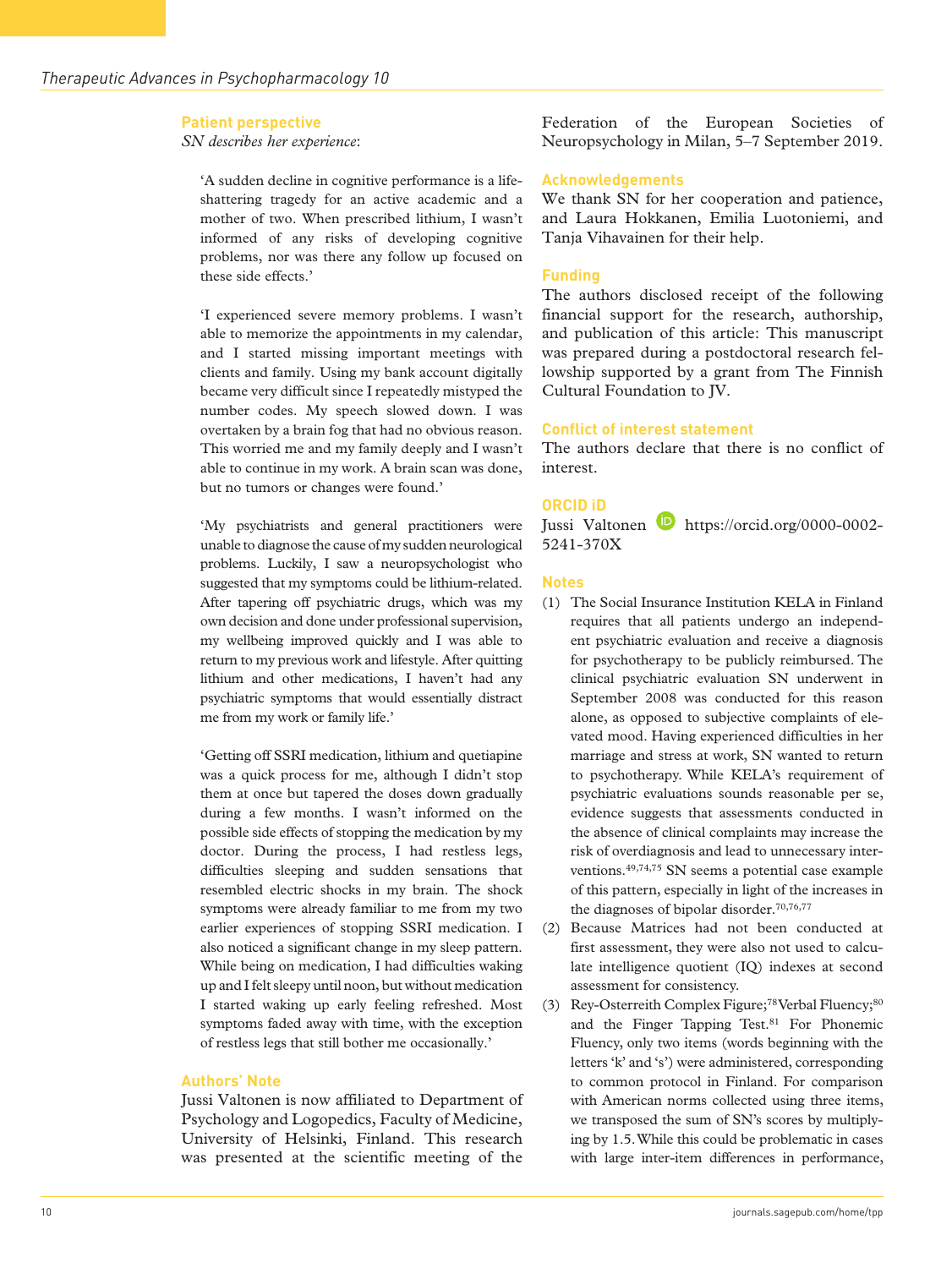SN's performance was numerically identical on both administered items, suggesting that the results are reasonably robust. The results from Verbal Fluency tests should be interpreted with caution, however, as they were conducted in Finnish.

(4) Ryan et al.55 do not provide norms for VR II, but an identical discrepancy would be significant at the 0.05 level on most of the other subtests.

#### **References**

- 1. Karow A and Lambert M. Polypharmacy in treatment with psychotropic drugs: the underestimated phenomenon. *Curr Opin Psychiatry* 2003; 16: 713–718.
- 2. Stahl SM. Antipsychotic polypharmacy, part 1: therapeutic option or dirty little secret? *The J Clin Psychiatry* 1999; 60: 425–426.
- 3. Hemminki E. Polypharmacy among psychiatric patients. *Acta Psychiatr Scand* 1977; 56: 347–356.
- 4. Mojtabai R and Olfson M. National trends in psychotropic medication polypharmacy in officebased psychiatry. *Arch Gen Psychiatry* 2010; 67: 26–36.
- 5. Su YP, Chang CK, Hayes R*, et al.* Retrospective chart review on exposure to psychotropic medications associated with neuroleptic malignant syndrome. *Acta Psychiatr Scand* 2014; 130: 52–60.
- 6. Steinman MA, Miao Y, Boscardin WJ*, et al.* Prescribing quality in older veterans: a multifocal approach. *J Gen Intern Med* 2014; 29: 1379–1386.
- 7. Gupta M, Singh R, Singh K*, et al.* Reversible dementia and gait disturbance as a result of polypharmacy. *BMJ Case Rep* 2013; 2013: bcr2013008932.
- 8. Emilien G and Maloteaux J-M. Lithium neurotoxicity at low therapeutic doses: hypotheses for causes and mechanism of action following a retrospective analysis of published case reports. *Acta Neurol Belg* 1996; 96: 281–293.
- 9. Kessing LV, Vradi E and Andersen PK. Nationwide and population-based prescription patterns in bipolar disorder. *Bipolar Disord* 2016; 18: 174–182.
- 10. Pachet AK and Wisniewski AM. The effects of lithium on cognition: an updated review. *Psychopharmacology (Berl)* 2003; 170: 225–234.
- 11. Squire LR, Judd LL, Janowsky DS*, et al.* Effects of lithium carbonate on memory and other cognitive functions. *Am J Psychiatry* 1980; 137: 1042–1046.
- 12. Stip E, Dufresne J, Lussier I*, et al.* A doubleblind, placebo-controlled study of the effects of lithium on cognition in healthy subjects: mild and selective effects on learning. *I Affect Disord* 2000; 60: 147–157.
- 13. Crane GE. Tardive dyskinesia in patients treated with major neuroleptics: a review of the literature. *Am J Psychiatry* 1968; 124: 40–48.
- 14. Beuzen J, Taylor N, Wesnes K*, et al.* A comparison of the effects of olanzapine, haloperidol and placebo on cognitive and psychomotor functions in healthy elderly volunteers. *J Psychopharmacol* 1999; 13: 152–158.
- 15. Evrensel A, Unsalver BO, Ceylan ME*, et al.* Lithium-induced cortical atrophy and cognitive dysfunction. *BMJ Case Rep*. Epub ahead of print 28 November 2014. DOI: 10.1136/bcr-2014- 207646.
- 16. Donaldson IM and Cuningham J. Persisting neurologic sequelae of lithium carbonate therapy. *Arch Neurol* 1983; 40: 747–751.
- 17. Schneider JA and Mirra SS. Neuropathologic correlates of persistent neurologic deficit in lithium intoxication. *Ann Neurol* 1994; 36: 928–931.
- 18. Adityanjee, Munshi KR and Thampy A. The syndrome of irreversible lithium-effectuated neurotoxicity. *Clin Neuropharmacol* 2005; 28: 38–49.
- 19. Bell AJ, Cole A, Eccleston D*, et al.* Lithium neurotoxicity at normal therapeutic levels. *Br J Psychiatry* 1993; 162: 689–692.
- 20. Elie D, Poirier M, Chianetta J*, et al.* Cognitive effects of antipsychotic dosage and polypharmacy: a study with the BACS in patients with schizophrenia and schizoaffective disorder. *J Psychopharmacol* 2010; 24: 1037–1044.
- 21. Knowles EE, David AS and Reichenberg A. Processing speed deficits in schizophrenia: reexamining the evidence. *Am J Psychiatry* 2010; 167: 828–835.
- 22. Husa AP, Rannikko I, Moilanen J*, et al.* Lifetime use of antipsychotic medication and its relation to change of verbal learning and memory in midlife schizophrenia—an observational 9-year follow-up study. *Schizophr Res* 2014; 158: 134–141.
- 23. Grunze H, Vieta E, Goodwin GM*, et al.* The World Federation of Societies of Biological Psychiatry (WFSBP) guidelines for the biological treatment of bipolar disorders: update 2012 on the long-term treatment of bipolar disorder. *World J Biol Psychiatry* 2013; 14: 154–219.
- 24. Oruch R, Elderbi MA, Khattab HA*, et al.* Lithium: a review of pharmacology, clinical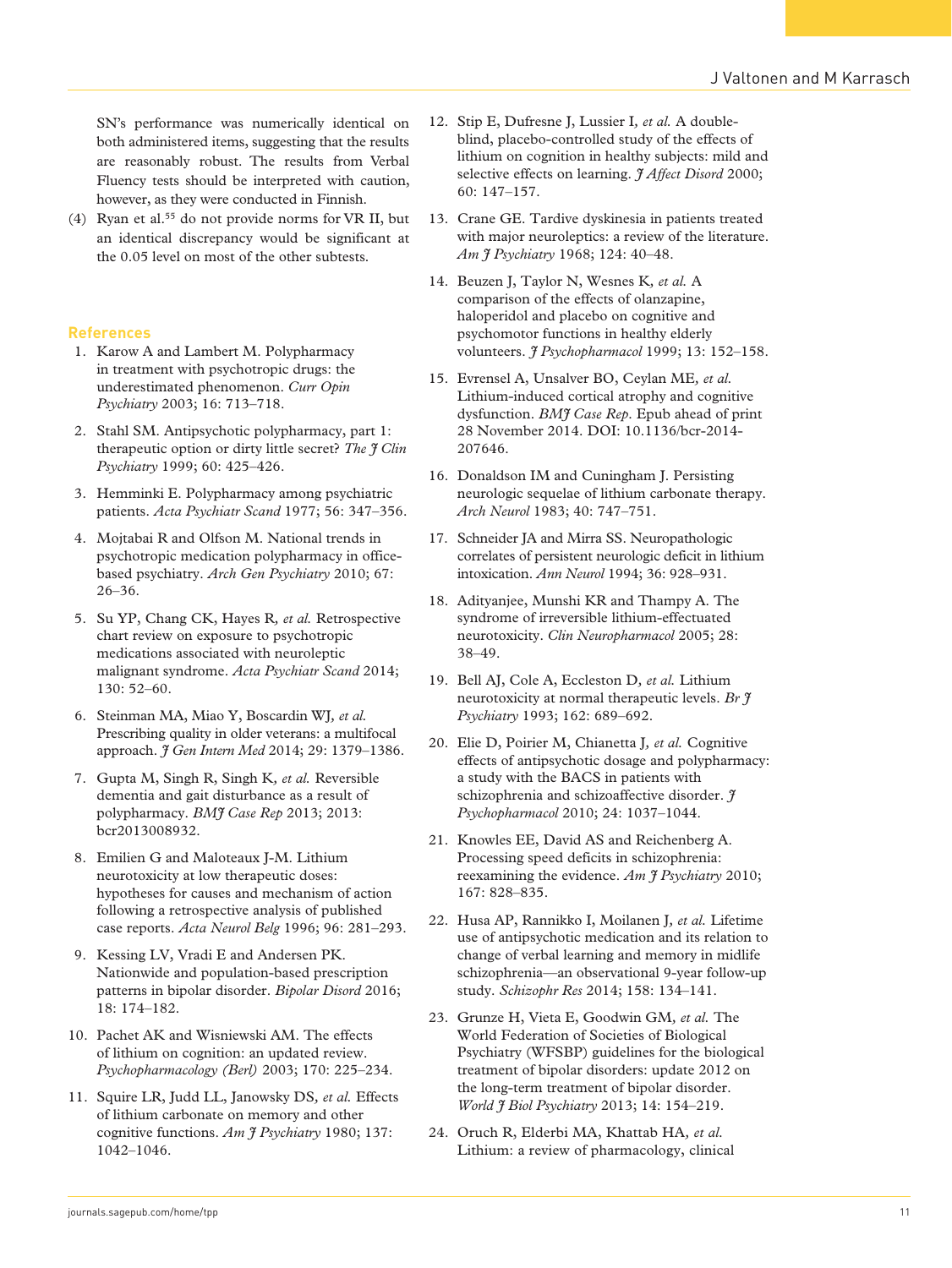uses, and toxicity. *Eur J Pharmacol* 2014; 740: 464–473.

- 25. Simard M, Gumbiner B, Lee A*, et al.* Lithium carbonate intoxication. A case report and review of the literature. *Arch Intern Med* 1989; 149: 36–46.
- 26. Apte SN and Langston JW. Permanent neurological deficits due to lithium toxicity. *Ann Neurol* 1983; 13: 453–455.
- 27. Niethammer M and Ford B. Permanent lithiuminduced cerebellar toxicity: three cases and review of literature. *Mov Disord* 2007; 22: 570–573.
- 28. Newman PK and Saunders M. Lithium neurotoxicity. *Postgrad Med J* 1979; 55: 701–703.
- 29. Gordon PH, Hirsch LJ and Balmaceda C. Transient aphasia associated with lithium intoxication. *J Clin Psychopharmacol* 1997; 17: 55–56.
- 30. Katz RB and Packer CD. Lithium toxicity presenting as transient transcortical motor aphasia: a case report. *Psychosomatics* 2014; 55: 87–91.
- 31. Frisch S, Grunwald F and Friedrichs B. Cognitive sequelae of lithium intoxication: a case report. *Int Psychogeriatr* 2017; 29: 1747–1751.
- 32. Soni S. Lithium neurotoxicity presenting as dementia with therapeutic serum lithium levels. *BMJ Case Rep* 2019; 12: e227741.
- 33. Hermida AP, Janjua AU, Glass OM*, et al.* A case of lithium-induced parkinsonism presenting with typical motor symptoms of 'Parkinson's disease in a bipolar patient. *Int Psychogeriatr* 2016; 28: 2101–2104.
- 34. Finelli PF. Drug-induced Creutzfeldt-Jakob like syndrome. *J Psychiatry Neurosci* 1992; 17: 103–105.
- 35. Slama M, Masmoudi K, Blanchard N*, et al.* A possible case of lithium intoxication mimicking Creutzfeld-Jakob syndrome. *Pharmacopsychiatry* 2000; 33: 145–146.
- 36. Smith SJ and Kocen RS. A Creutzfeldt-Jakob like syndrome due to lithium toxicity. *J Neurol Neurosurg Psychiatry* 1988; 51: 120–123.
- 37. Soriano-Barcelo J, Alonso MT, Traba MB*, et al.* A case with reversible neurotoxicity after 2 years of dementia secondary to maintenance lithium treatment. *J Psychiatr Pract* 2015; 21: 154–159.
- 38. Bartha L, Marksteiner J, Bauer G*, et al.* Persistent cognitive deficits associated with lithium intoxication: a neuropsychological case description. *Cortex* 2002; 38: 743–752.
- 39. Brumm VL, van Gorp WG and Wirshing W. Chronic Neuropsychological sequelae in a case

of severe lithium intoxication. *Neuropsychiatry Neuropsychol Behav Neurol* 1998; 11: 245–249.

- 40. Porto FH, Leite MA, Fontenelle LF*, et al.* The syndrome of irreversible lithium-effectuated neurotoxicity (SILENT): one-year follow-up of a single case. *J Neurol Sci* 2009; 277: 172–173.
- 41. Verdoux H and Bourgeois ML. A case of lithium neurotoxicity with irreversible cerebellar syndrome. *J Nerv Ment Dis* 1990; 178: 761–762.
- 42. Kocsis JH, Shaw ED, Stokes PE*, et al.* Neuropsychologic effects of lithium discontinuation. *J Clin Psychopharmacol* 1993; 13: 268–275.
- 43. Shaw ED, Stokes PE, Mann JJ*, et al.* Effects of lithium carbonate on the memory and motor speed of bipolar outpatients. *J Abnorm Psychol* 1987; 96: 64–69.
- 44. Kane JM. Tardive dyskinesia rates with atypical antipsychotics in adults: prevalence and incidence. *J Clin Psychiatry* 2004; 65: 16–20.
- 45. Albert N, Randers L, Allott K*, et al.* Cognitive functioning following discontinuation of antipsychotic medication. A naturalistic subgroup analysis from the OPUS II trial. *Psychol Med* 2019; 49: 1138–1147.
- 46. Goodwin GM, Haddad PM, Ferrier IN*, et al.* Evidence-based guidelines for treating bipolar disorder: Revised third edition recommendations from the British Association for Psychopharmacology. *J Psychopharmacol* 2016; 30: 495–553.
- 47. Wechsler D. *WAIS-IV: Wechsler Adult Intelligence Scale IV*. *Finnish version.* Helsinki, Finland: Psykologien kustannus Oy, 2012.
- 48. Wechsler D. *WMS-III: Wechsler Memory Scale. Finnish version*. 3rd ed. Helsinki, Finland: Psykologien kustannus Oy, 2008.
- 49. Moynihan R, Doust J and Henry D. Preventing overdiagnosis: how to stop harming the healthy. *BMJ* 2012; 344: e3502.
- 50. Poutiainen E, Kalska H, Laasonen M*, et al. The trail making test: A Finnish manual*. Helsinki, Finland: Psykologien kustannus Oy, 2010.
- 51. Osterrieth PA. Le test de copie 'd'une figure complexe; contribution à 'l'étude de la perception et de la mémoire [Test of copying a complex figure; contribution to the study of perception and memory]. *Arch Psychol (Geneve)* 1944; 30: 206–356.
- 52. Rey A. 'L'examen psychologique dans les cas 'd'encéphalopathie traumatique. (Les problems)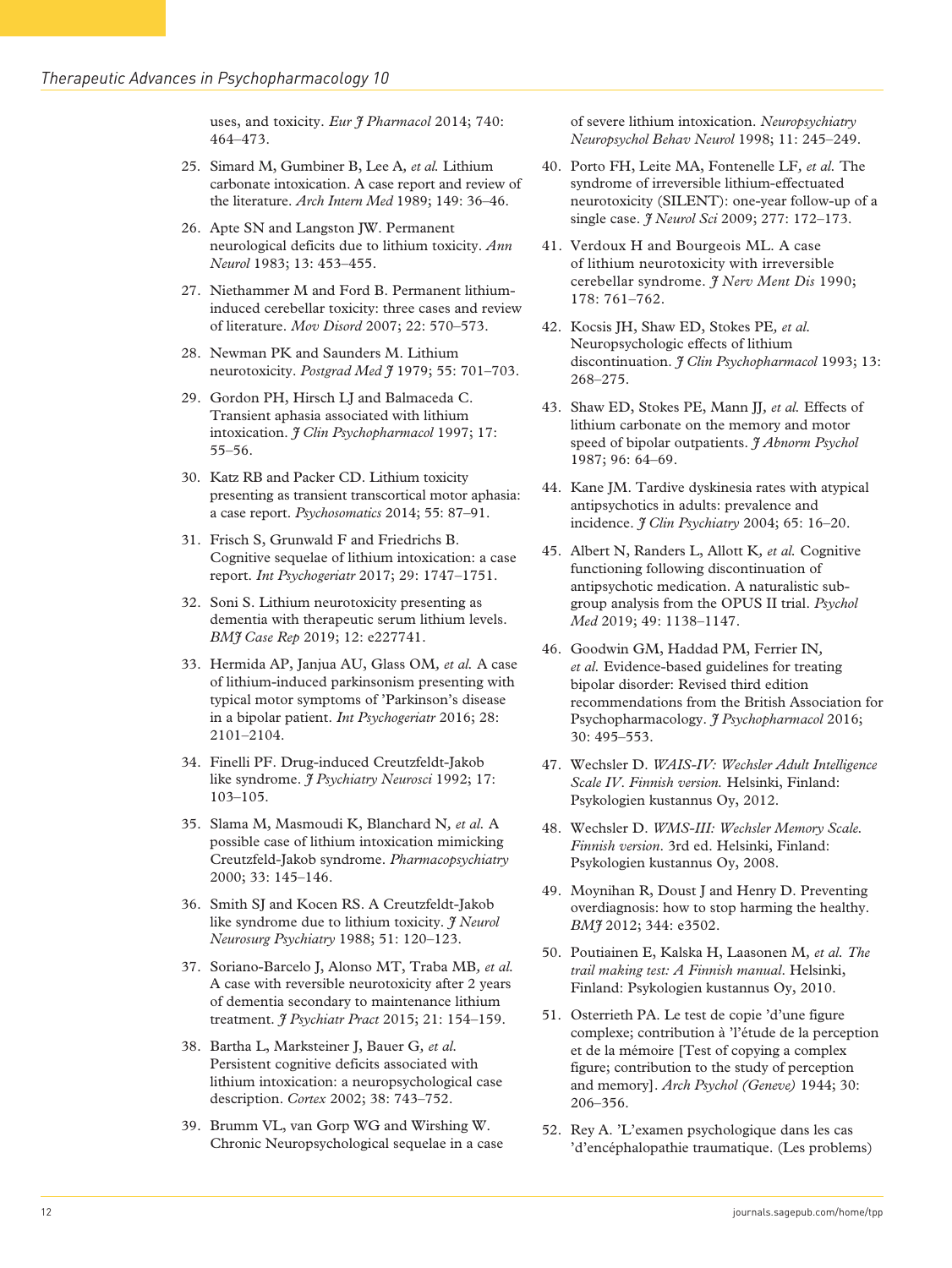[The psychological examination in cases of traumatic encepholopathy. Problems]. *Arch Psychol (Geneve)* 1941; 28: 215–285.

- 53. Iverson GL. Interpreting change on the WAIS-III/WMS-III in clinical samples. *Arch Clin Neuropsychol* 2001; 16: 183–191.
- 54. Lichtenberger EO and Kaufman AS. *Essentials of WAIS-IV assessment*. 2nd ed. New York: Wiley, 2012.
- 55. Ryan II, Arb ID and Ament PA. Supplementary WMS-III tables for determining primary subtest strengths and weaknesses. *Psychol Assess* 2000; 12: 193–196.
- 56. Honig A, Arts BM, Ponds RW*, et al.* Lithium induced cognitive side-effects in bipolar disorder: a qualitative analysis and implications for daily practice. *Int Clin Psychopharmacol* 1999; 14: 167–171.
- 57. Stewart SA. The effects of benzodiazepines on cognition. *J Clin Psychiatry* 2005; 66(Suppl. 2): 9–13.
- 58. Stranks EK and Crowe SF. The acute cognitive effects of zopiclone, zolpidem, zaleplon, and eszopiclone: a systematic review and meta-analysis. *J Clin Exp Neuropsychol* 2014; 36: 691–700.
- 59. Hawkins KA and Tulsky DS. WAIS-III WMS-III discrepancy analysis: six-factor model index discrepancy base rates, implications, and a preliminary consideration of utility. In: Tulsky DS, Saklofske DH, Heaton RK*, et al.* (eds) *Clinical interpretation of the WAIS-III and WMS-III*. San Diego: Academic Press, 2003, pp.211–272.
- 60. Hatcher S, Sims R and Thompson D. The effects of chronic lithium treatment on psychomotor performance related to driving. *Br J Psychiatry* 1990; 157: 275–278.
- 61. Jauhar P, McClure I, Hillary C*, et al.* Psychomotor performance of patients on maintenance lithium therapy. *Hum Psychopharmacol* 1993; 8: 141–144.
- 62. Nair NPV, Muller HF, Gutbrodt E*, et al.* Neurotropic activity of lithium: relationship to lithium levels in plasma and red blood cells. *Res Commun Psychol Psychiatr Behav* 1979; 4: 169–180.
- 63. Reus VI, Targum SD, Weingarter H*, et al.* Effect of lithium carbonate on memory processes of bipolar affectively ill patients. *Psychopharmacol (Berl)* 1979; 63: 39–42.
- 64. Wingo AP, Wingo TS, Harvey PD*, et al.* Effects of lithium on cognitive performance: a metaanalysis. *J Clin Psychiatry* 2009; 70: 1588–1597.
- 65. Wingo AP, Harvey PD and Baldessarini RJ. Neurocognitive impairment in bipolar disorder patients: functional implications. *Bipolar Disord* 2009; 11: 113–125.
- 66. Mora E, Portella MJ, Forcada I*, et al.* Persistence of cognitive impairment and its negative impact on psychosocial functioning in lithium-treated, euthymic bipolar patients: a 6-year follow-up study. *Psychol Med* 2013; 43: 1187–1196.
- 67. Procyshyn RM, Kennedy NB, Tse G*, et al.* Antipsychotic polypharmacy: a survey of discharge prescriptions from a tertiary care psychiatric institution. *Can J Psychiatry* 2001; 46: 334–339.
- 68. Hayes J, Prah P, Nazareth I*, et al.* Prescribing trends in bipolar disorder: cohort study in the United Kingdom THIN primary care database 1995-2009. *PLoS One* 2011; 6: e28725.
- 69. Ito H, Koyama A and Higuchi T. Polypharmacy and excessive dosing: 'psychiatrists' perceptions of antipsychotic drug prescription. *Br J Psychiatry* 2005; 187: 243–247.
- 70. Zimmerman M, Ruggero CJ, Chelminski I*, et al.* Is bipolar disorder overdiagnosed? *J Clin Psychiatry* 2008; 69: 935–940.
- 71. Scott IA, Hilmer SN, Reeve E*, et al.* Reducing inappropriate polypharmacy: the process of deprescribing. *JAMA Intern Med* 2015; 175: 827–834.
- 72. NICE. *Bipolar disorder: The NICE guideline on the assessment and management of bipolar disorder in adults, children and young people in primary and secondary care*. National Institute for Health and Care Excellence (NICE): clinical guidelines. Leicester, UK: British Psychological Society & The Royal College of Psychiatrists, 2018.
- 73. Martinez-Aran A, Vieta E, Colom F*, et al.* Do cognitive complaints in euthymic bipolar patients reflect objective cognitive impairment? *Psychother Psychosom* 2005; 74: 295–302.
- 74. Brodersen J, Kramer BS, Macdonald H*, et al.* Focusing on overdiagnosis as a driver of too much medicine. *BMJ* 2018; 362: k3494.
- 75. Hoffman JR and Cooper RJ. Overdiagnosis of disease: a modern epidemic. *Arch Intern Med* 2012; 172: 1123–1124.
- 76. Healy D. The latest mania: selling bipolar disorder. *PLoS Med* 2006; 3: e185.
- 77. Moncrieff J. The medicalisation of 'ups and downs': the marketing of the new bipolar disorder. *Transcult Psychiatry* 2014; 51: 581–598.
- 78. Mitchell PB. Bipolar disorder: the shift to overdiagnosis. *Can J Psychiatry* 2012; 57: 659–665.